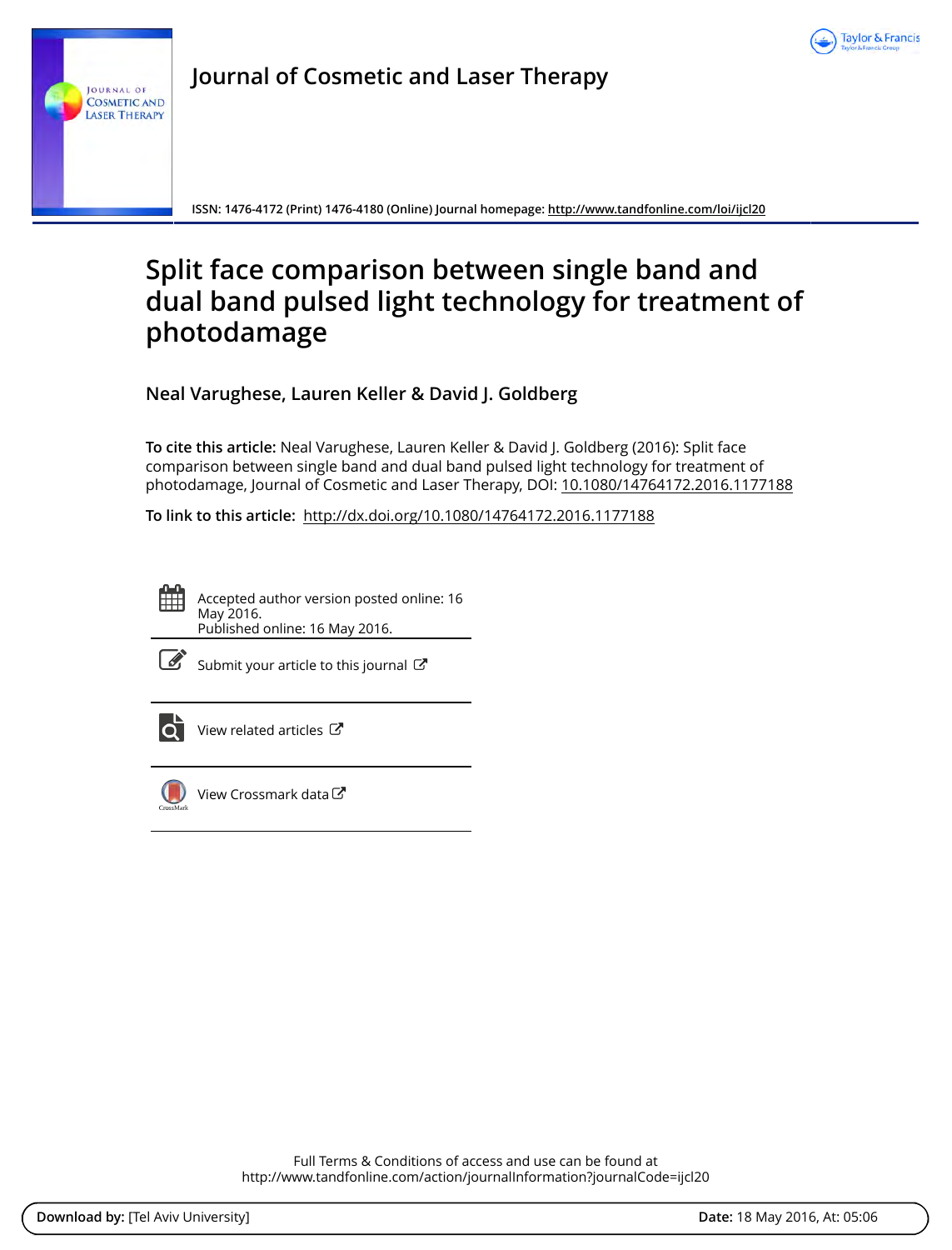



O Taylor & F

*Just Accepted* by *Journal of Cosmetic and Laser Therapy*

# **Split face comparison between single band and dual band pulsed light technology for treatment of photodamage**

Neal Varughese, Lauren Keller, and David J. Goldberg

Doi: 10.1080/14764172.2016.1177188

### *ABSTRACT*

**Background:** Intense Pulse Light (IPL) has a well-recognized role in the treatment of photodamaged skin. **Objective:** To assess the safety and efficacy of a novel single band IPL hand piece vs dual band hand IPL piece in the treatment of photodamage. **Study Design/Materials and Methods:** This was a prospective, singlecenter split-face study with 20 participants enrolled. Subjects were administered three treatments, 21 days apart and follow-up continued for 20 weeks. The left side of the face was treated with the single band hand piece. The right side of the face was treated with the dual band hand piece. Blinded investigators assessed the subjects' skin texture, pigmented components of photodamage, and presence of telangiectasia both pre- and post-treatment, utilizing a five point scale. **Results:** Pigmented components of photodamage, skin texture and presence of telangiectasias on the left and right side of the face were improved at the conclusion of treatment. At 20 week follow up, the side treated with single band hand piece showed a level of improvement in telangiectasia and pigmentation that was statistically superior to the contralateral side treated with the dual band hand piece. Both devices equally improved textural changes. No adverse effects were noted with either device. **Conclusion:** Both single band and dual band IPL technology are safe and effective in the treatment of photodamaged facial skin. Intense pulsed light treatment with a single band hand piece yielded results comparable or superior to dual band technology.

© 2016 Taylor and Francis. This provisional PDF corresponds to the article as it appeared upon acceptance. Fully formatted PDF and full text (HTML) versions will be made available soon.

DISCLAIMER: The ideas and opinions expressed in the journal's *Just Accepted* articles do not necessarily reflect those of Taylor and Francis (the Publisher), the Editors or the journal. The Publisher does not assume any responsibility for any injury and/or damage to persons or property arising from or related to any use of the material contained in these articles. The reader is advised to check the appropriate medical literature and the product information currently provided by the manufacturer of each drug to be administered to verify the dosages, the method and duration of administration, and contraindications. It is the responsibility of the treating physician or other health care professional, relying on his or her independent experience and knowledge of the patient, to determine drug dosages and the best treatment for the patient. *Just Accepted* articles have undergone full scientific review but none of the additional editorial preparation, such as copyediting, typesetting, and proofreading, as have articles published in the traditional manner. There may, therefore, be errors in *Just Accepted* articles that will be corrected in the final print and final online version of the article. Any use of the *Just Accepted* articles is subject to the express understanding that the papers have not yet gone through the full quality control process prior to publication.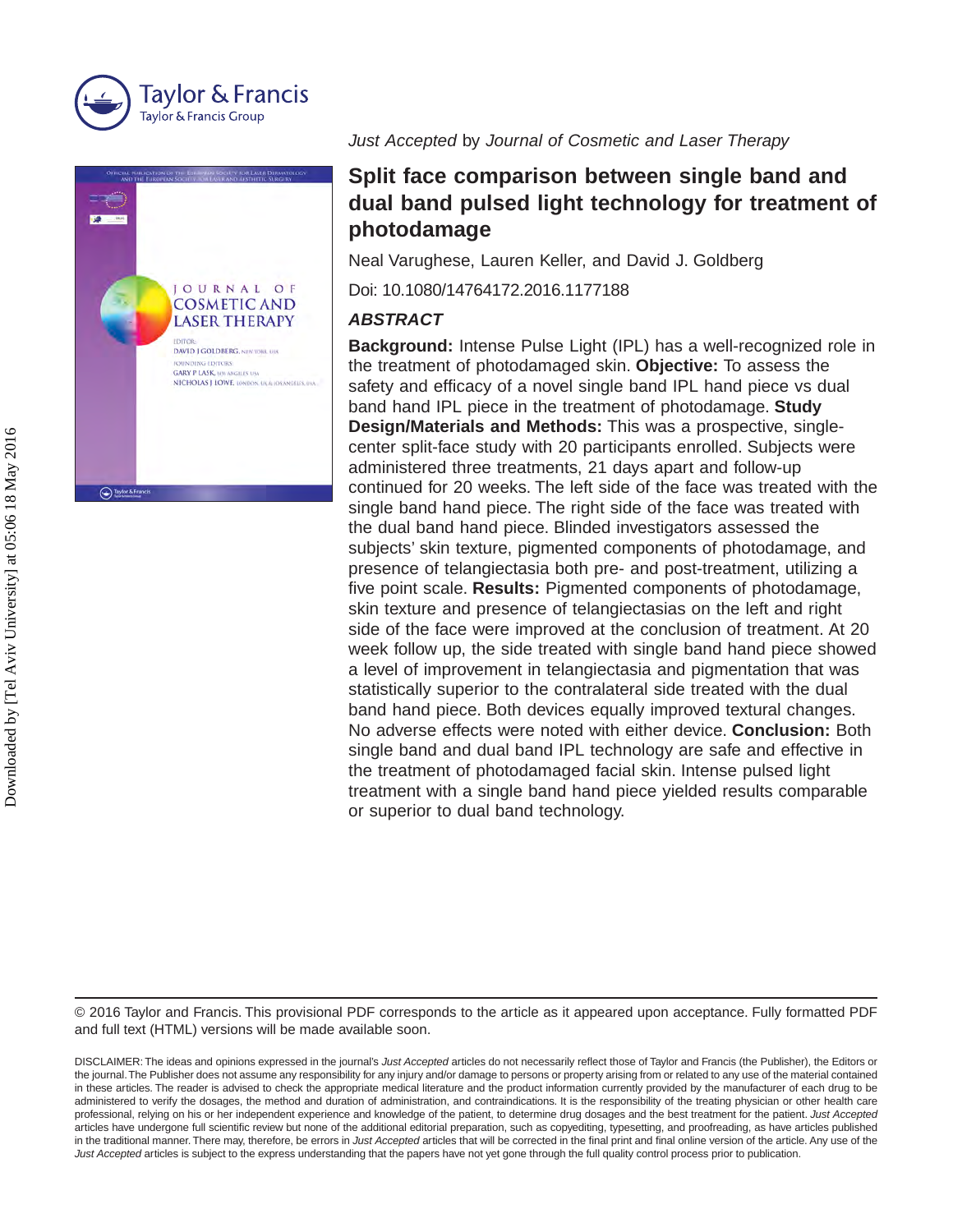# Split face comparison between single band and dual band pulsed light technology for treatment of photodamage

Neal Varughese<sup>1</sup>, Lauren Keller<sup>2</sup>, and David J. Goldberg<sup>1,3,4</sup>

<sup>1</sup>Skin Laser and Surgery Specialists of New York and New Jersey, <sup>2</sup>Palisades Medical Center, North Bergen, NJ, <sup>3</sup>Department of Dermatology, Mt. Sinai School of Medicine, New York, NY, <sup>4</sup>Dermatology, UMDNJ-Rutgers Medical School, Newark, NJ

**Corresponding author:** Neal Varughese, Skin and Laser Surgery Specialists of New York and New Jersey, NJ 07601, USA. Email: **JCLTadmin@skinandlasers.com**

#### ABSTRACT

**Background:** Intense Pulse Light (IPL) has a well-recognized role in the treatment of photodamaged skin. **Objective:** To assess the safety and efficacy of a novel single band IPL hand piece vs dual band hand IPL piece in the treatment of photodamage. **Study Design/Materials and Methods:** This was a prospective, single-center split-face study with 20 participants enrolled. Subjects were administered three treatments, 21 days apart and follow-up continued for 20 weeks. The left side of the face was treated with the single band hand piece. The right side of the face was treated with the dual band hand piece. Blinded investigators assessed the subjects' skin texture, pigmented components of photodamage, and presence of telangiectasia both pre- and post-treatment, utilizing a five point scale. **Results:** Pigmented components of photodamage, skin texture and presence of telangiectasias on the left and right side of the face were improved at the conclusion of treatment. At 20 week follow up, the side treated with single band hand piece showed a level of improvement in telangiectasia and pigmentation that was statistically superior to the contralateral side treated with the dual band hand piece. Both devices equally improved textural changes. No adverse effects were noted with either device. **Conclusion:** Both single band and dual band IPL technology are safe and effective in the treatment of photodamaged facial skin. Intense pulsed light treatment with a single band hand piece yielded results comparable or superior to dual band technology.

#### ARTICLE HISTORY

Received 22 January 2016 Accepted 4 April 2016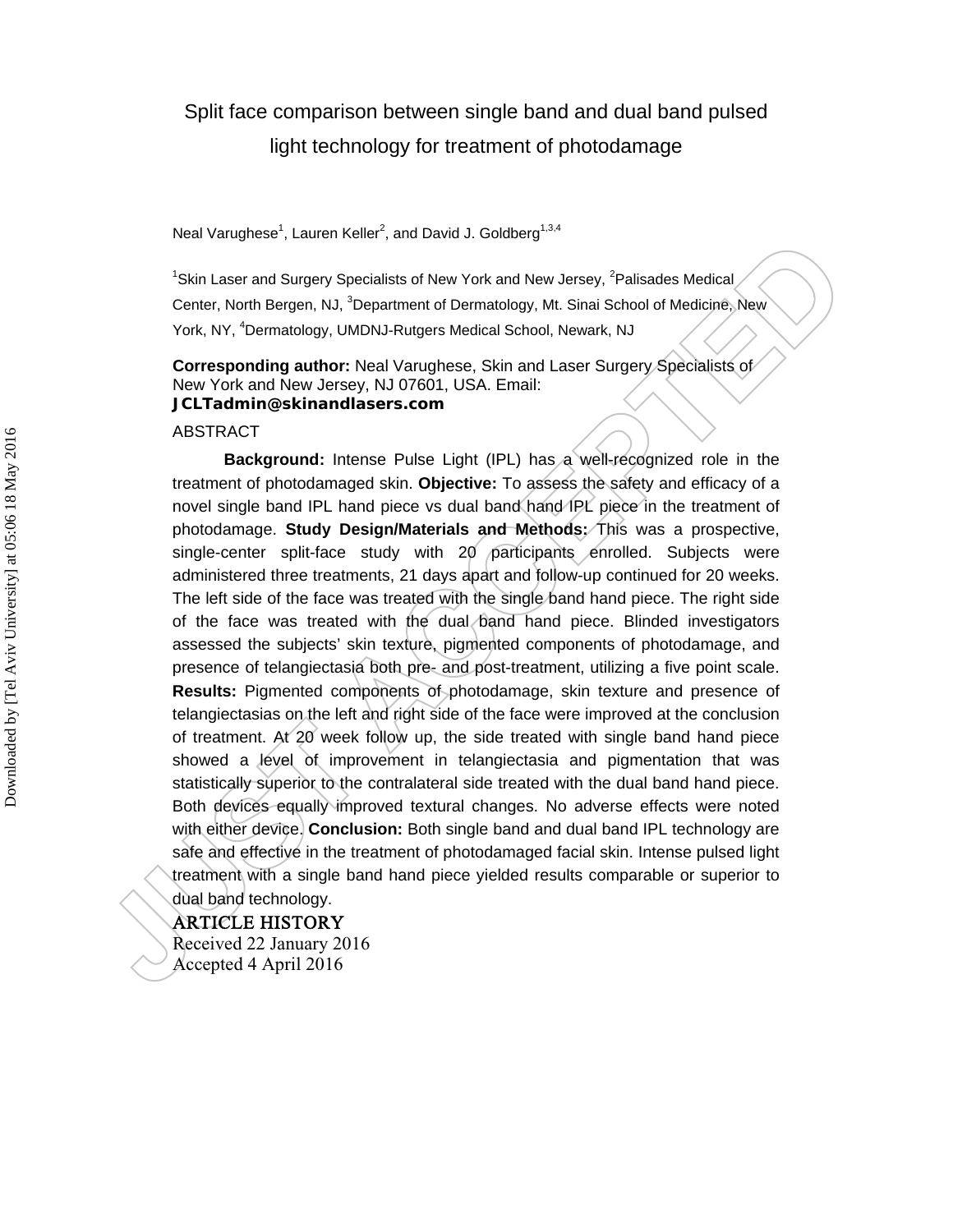#### Introduction:

Photodamaged skin is often characterized by irregular pigmentation, broken capillaries, uneven texture and rhytids as a consequence of long-term sun exposure. Several energy based devices have helped improve the cosmetic appearance of these lesions, including pulsed dye (PDL), 532 nm KTP, QS Ruby and QS Nd:YAG lasers, and Intense Pulsed Light (IPL) sources. Among the various technologies available, IPL has significantly advanced the treatment of photodamaged skin, due to its ability to target multiple aspects of photodamage IPL devices work by converting electrical energy into optical energy. In most devices, electric current passes through a chamber filled with xenon gas. The output then passes through a hand piece that delivers non-coherent polychromatic light to the skin. A cooling method in the form of contact, cryogen spray, or forced refrigerated air protects the epidermis from damage. In the treatment of photodamaged facial skin, IPL operates on the well recognized principle of selective photothermolysis.[1] Because traditional IPL emits wavelengths in the visible and near-infrared spectrum (500 to 1200 nm), the broad range discharged from the device leads to the simultaneous emission of green, yellow, red, and infrared wavelengths allowing hemoglobin and melanin chromophores to be targeted concurrently.[2] Furthermore, this versatility can be an advantage, as the various absorption peaks of hemoglobin (Hb) can be successfully targeted with more than one wavelength.[3] To date, there are more than 10 different manufacturers producing various IPL devices.[4] The first IPL devices were introduced in the 1990s for the treatment of vascular lesions. Since their debut, IPL platforms have undergone multiple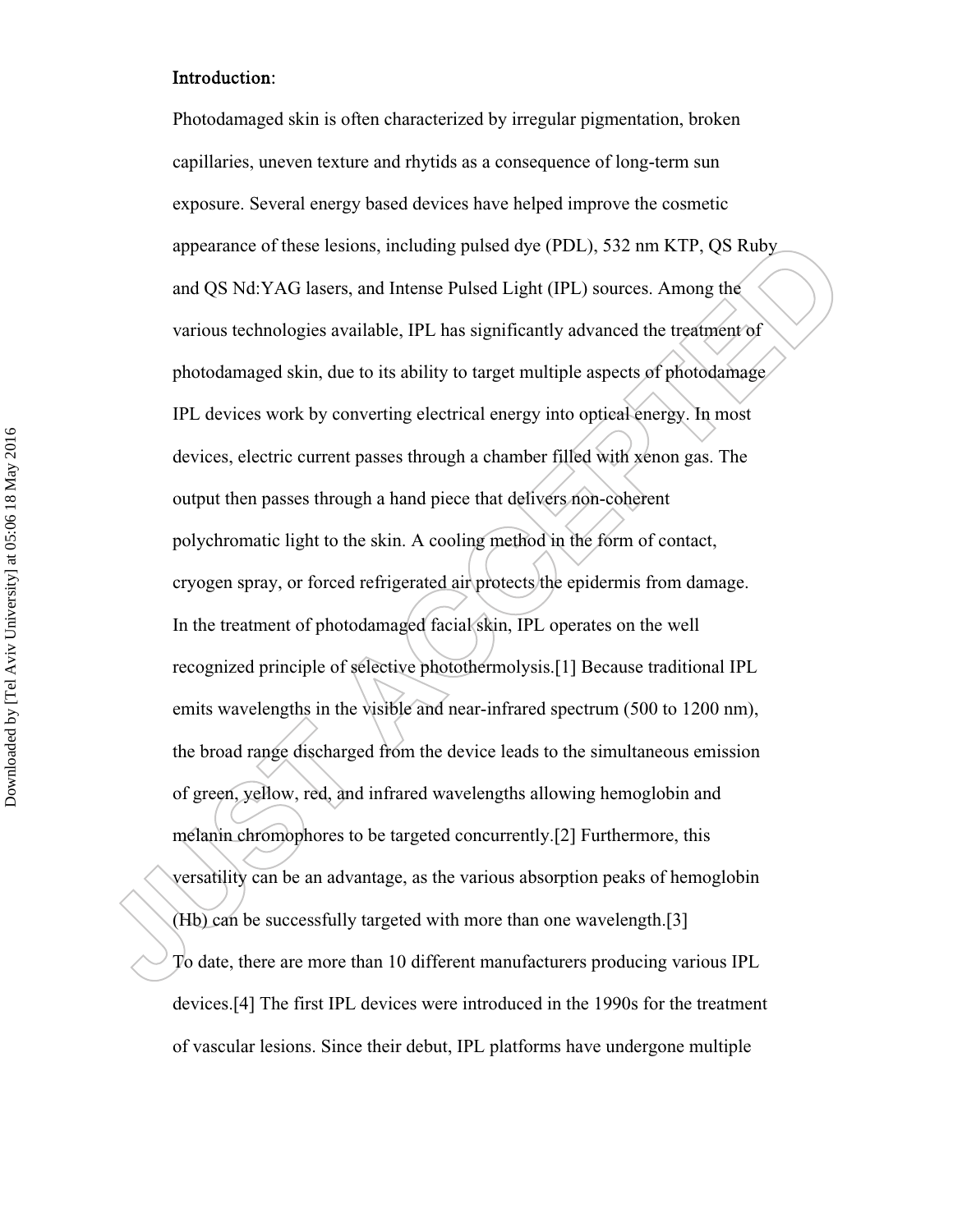refinements in wavelength filtration, fluence, pulse duration, and cooling systems. One customized modification is a dual band output spectrum (500 - 670, 870-1200 nm). The dual spectral bands selectively target the absorption peaks of hemoglobin and preferentially heat blood in the presence of melanin. As shown in Figure 1, the spectral shift to longer infrared wavelengths that occurs with longer pulse widths or reduced power density enables coagulation of blood vessels that are located deeper in the skin.[5]

Dual band IPL technology is limited by the requirement for greater fluence, which may increase the risk of adverse effects. Recently, a narrow or singleband output device (500–600 nm) was developed. As shown in Figure 2, this spectrum essentially narrows the optical absorbance spectrum of oxyhemoglobin and targets two peaks (542, 577 nm) for potentially greater precision and safety. In this study, we compared a novel single band hand piece versus a dual band hand piece for the treatment of photodamage. We report safety and efficacy results for a split-face comparison study in which subjects were treated with a single-band IPL and a dual-band IPL. Both devices were evaluated for their effectiveness in improving telangiectasia, pigmentation, and skin texture.

## Materials and Methods

# Device Description

The IPL single band hand piece (Dye-VL; Alma, Buffalo Grove, IL) is a lampbased hand piece with single band spectral output in the 500 to 600 nm range. Available pulse widths are 10, 12, and 15 milliseconds and fluence ranges from 1 to 13 J/cm2. Treatment area consists of a 3 cm<sup>2</sup> sapphire optical window with contact cooling (Table 1)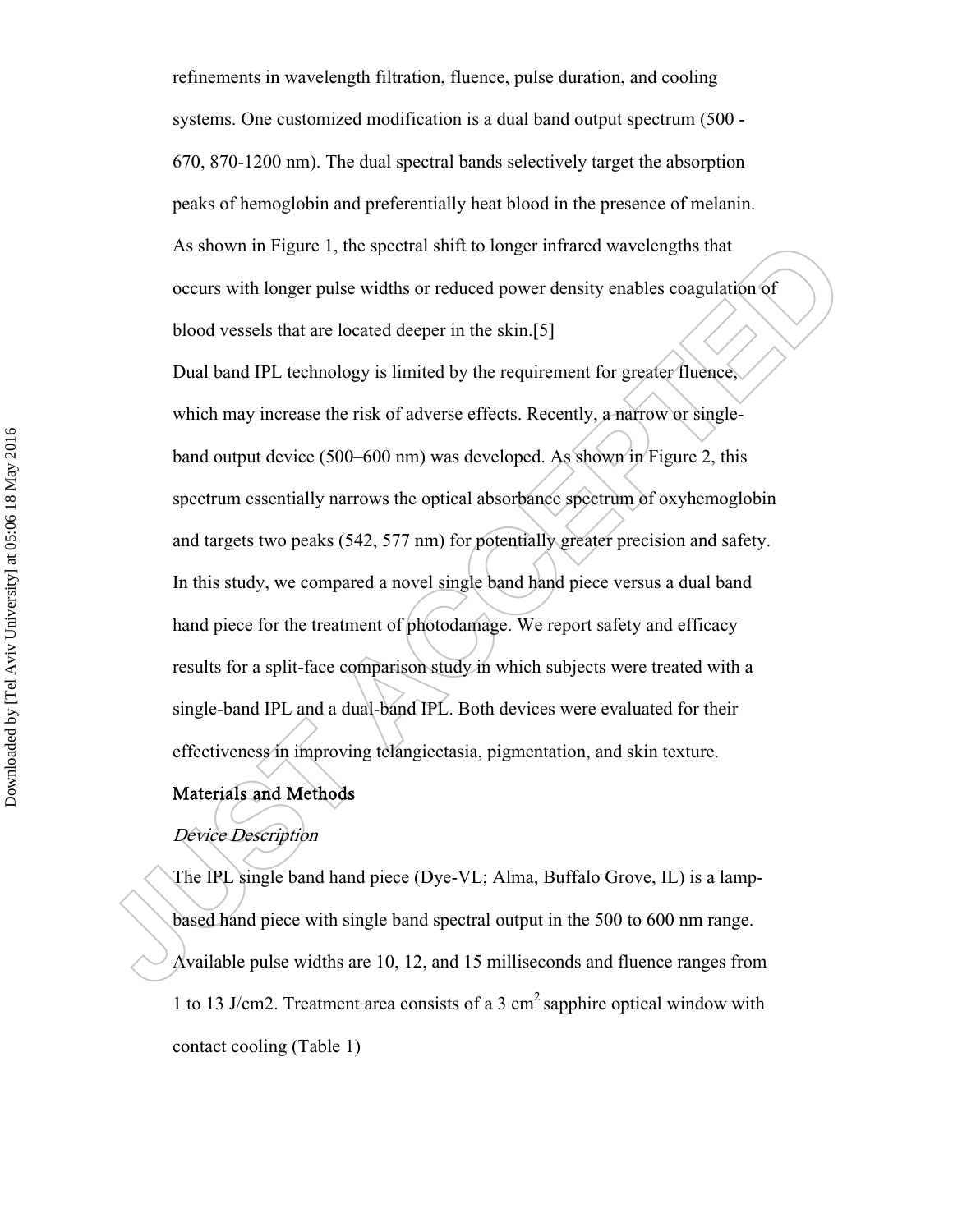The IPL dual band hand piece (Max G; Palomar Medical Technologies, Inc., Burlington, MA) is a lamp-based hand piece with dual band spectral output (500-670, 870-1200 nm). Available pulses are from 5 to 100 milliseconds and fluence range from 5 to 85 J/cm2. Treatment area consists of a 10 mm by 15 mm sapphire optical window with contact cooling (Table 1).

#### Study Design

Twenty participants, (2 males and 18 females), Fitzpatrick skin types I-III, with photodamage were enrolled, treated, and evaluated at single study site, Skin and Laser Surgery Specialists of New York and New Jersey, Hackensack, NJ. Subject ages ranged from 55-75 years with a mean age of 62 years. All subjects provided signed informed consents under an irb approved protocol. Subjects were excluded if they had used oral retinoids within the past year, had a history of photosensitivity, or anticipated using other methods of skin rejuvenation within the treatment or follow-up period

All subjects received three treatments given 21 days apart. Each subject received a full-face treatment. The left side of the face was treated with the single band hand piece and the contralateral side was treated with the dual band hand piece. Ultrasound gel was applied to the face to aid with skin contact. Energies were delivered as a single pulse with the initial fluence, pulse width, and pulse delay increased as tolerated during subsequent treatments. Initial power and parameters of the devices were selected according to the Fitzpatrick skin type of the subject and the clinical severity of the subject's photodamage (Table 1). Operator bias was minimized by having the same practitioner (Principal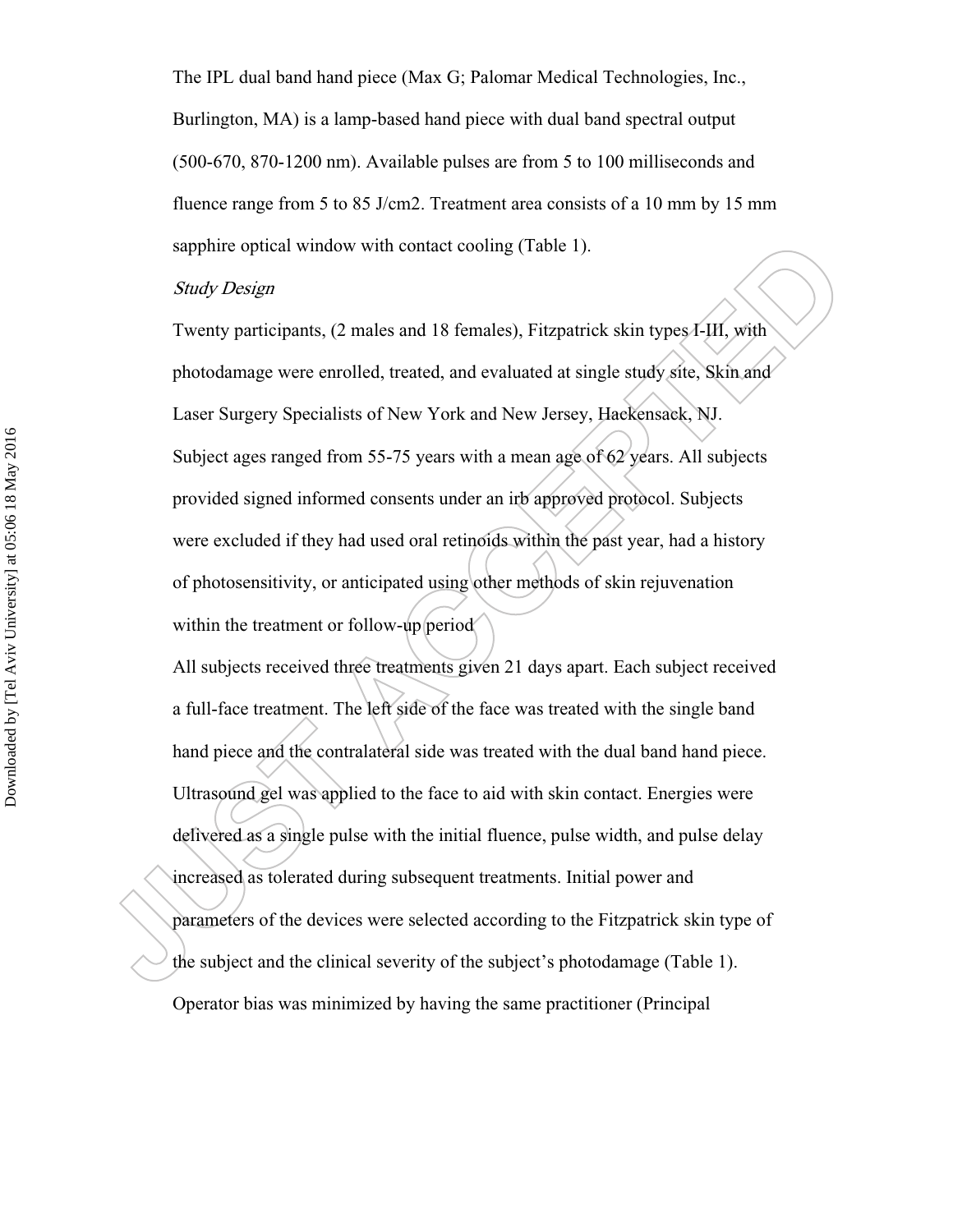Investigator) perform all laser treatments and a blinded practitioner (Procedural Dermatology Fellow) perform all assessments.

All subjects were evaluated and photographed at each treatment session as well

as 20 weeks after the final treatment. Any improvement in pigmentation,

perceived quality of skin texture and telangiectasia clearance were scored based

on a scale of 0-4 (0, none; 1, barely visible and localized; 2, somewhat visible

and diffuse; 3, visible and diffuse; 4, extremely visible and dense).

#### Treatment parameters

Fluences used with the single band handpiece were 10-12 J/cm2 with a pulse width of 10-12 msec.

Fluences used with the dual band hand piece were 32-44 J/cm2 with a pulse width of 30 msec.

#### Statistical methods.

A paired t-test statistical analysis was undertaken of both 1) pre-and 20 week post-treatment with both handpieces and 2) a comparison of data, between the 2 handpieces at 20 weeks post- treatment in terms of pigmentation, telangiectases and overall skin textural improvement.

#### Results

Safety

Our results demonstrate that all treatments were well tolerated by study subjects. Although mild post –treatment erythema was noted with both devices, there was no observed vesiculation, crusting, or post treatment pigmentary alterations or scarring seen with either device.

**Efficacy**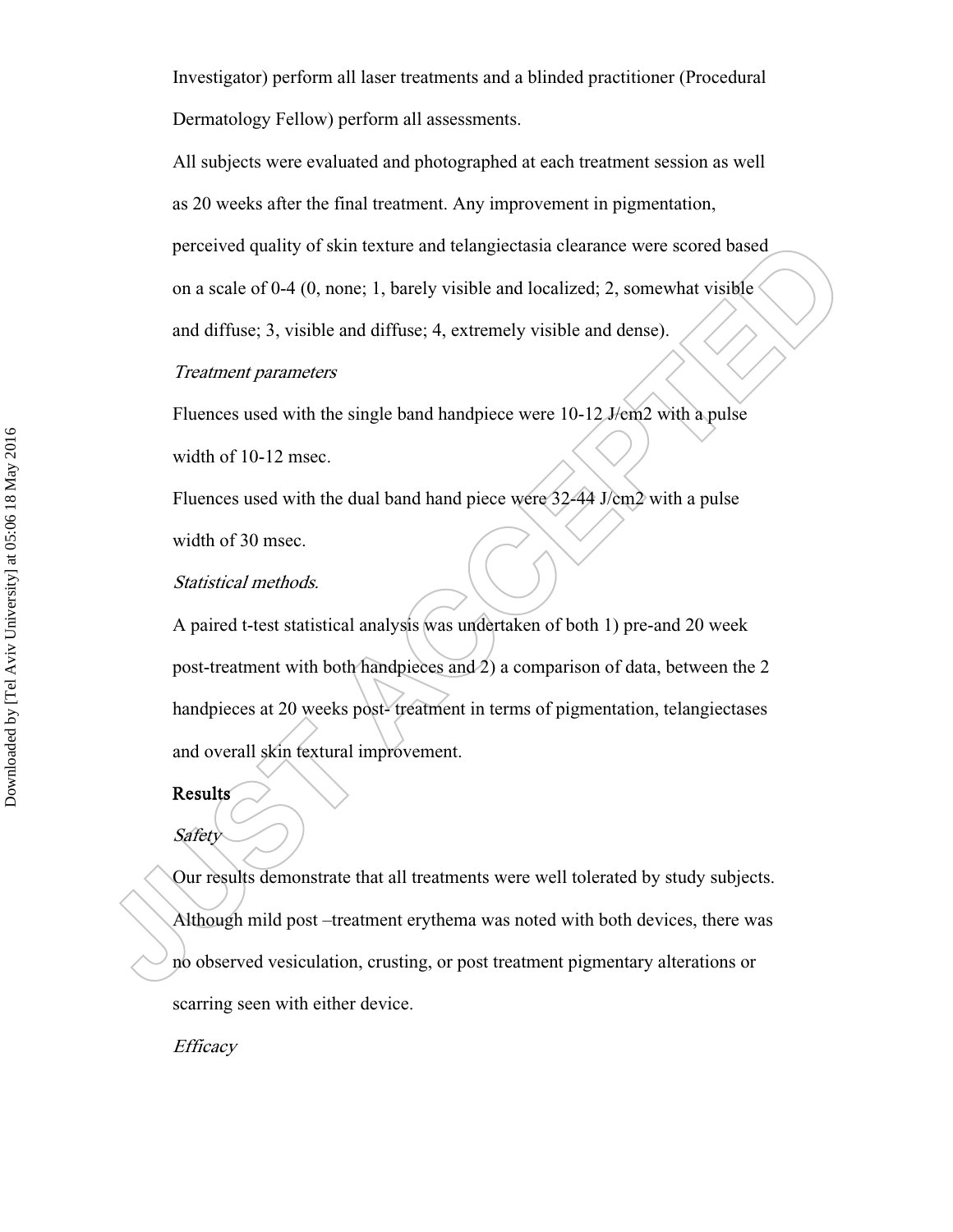Figures 3 to 5 show the overall scores for the two devices. Pigmented components of photodamage, skin texture, and presence of telangiectatic vessels on the left and right sides of the face were equivalent at baseline, and demonstrated statistically significant iimprovement with both devices at 20 weeks after treatment ( $p < .001$ ). However, as can be seen in Figures 3 and 4, at 20 week follow up, the single band treated side displayed statistically better clearance of pigmentation ( $p$ <.001) and vessel clearance ( $p$  <.001) as compared to the double band treated side. Improvement in skin texture was comparable with both devices (Figures 6-7).

#### Discussion

It is well established that IPL treatment is safe and effective in the treatment of various components of photodamage. Examples of telangiectasia clearance due to IPL include a 2001 study showing >50% clearance in 79% of subjects and a 2004 study showing >80% clearance in 67% of subjects.[6, 7] A 2012 study compared facial telangiectasia treated with PDL and IPL, and found equivalent clinical outcomes.[8] A study evaluating the effectiveness of IPL treatment for pigmented lesions showed pigment reduction in 96% of patients and an average clearance of 74.2% for solar lentigines. .[9] Additionally, several authors have shown IPL may effectively improve facial rhytids without epidermal ablation. $[10-14]$ 

Dual-band spectrum technology has increased the ability of these devices to target both superficial and deep vessels while minimizing epidermal damage. Given the lack of side by side comparison studies of single-band versus dual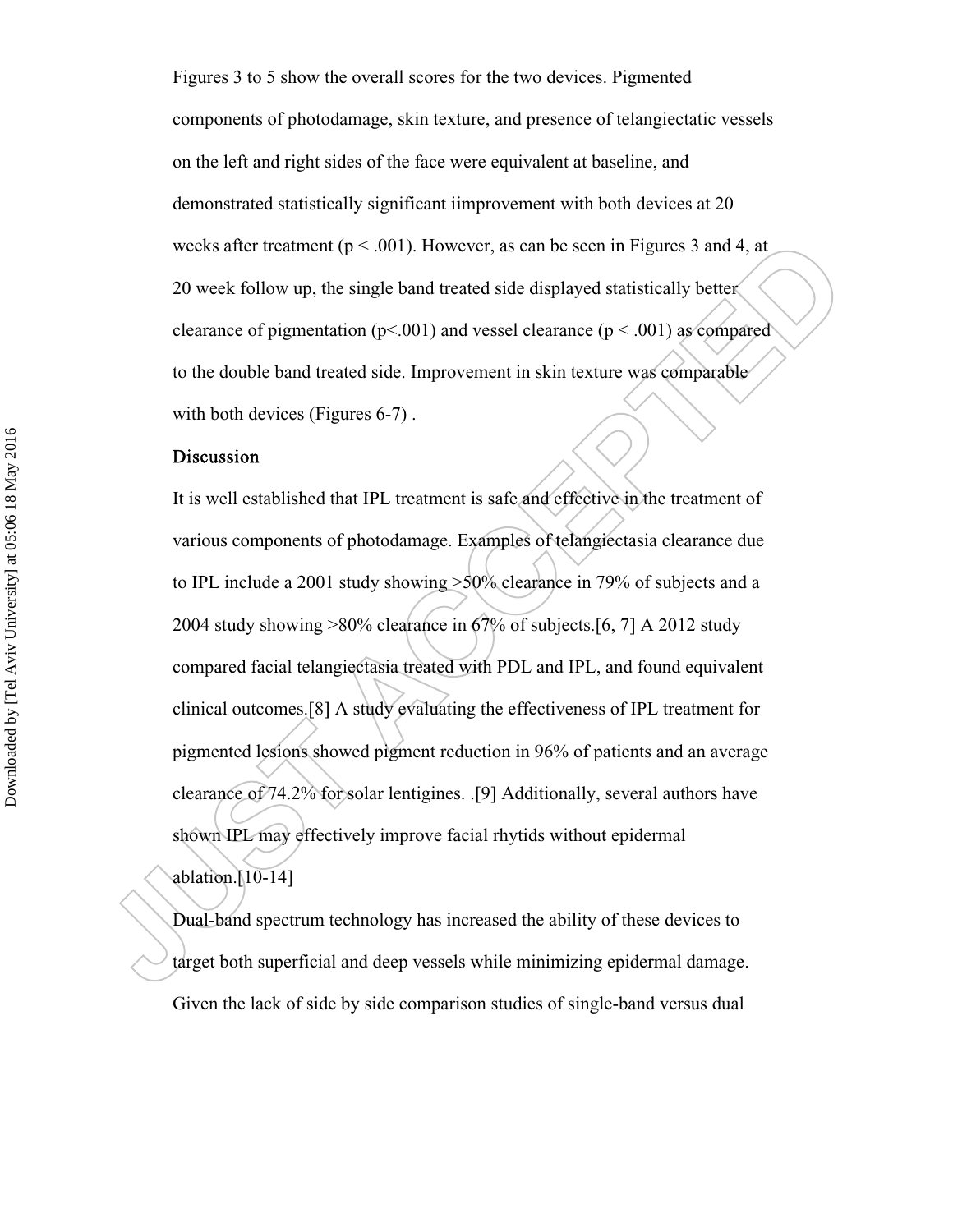band technology, we decided to perform a split-face study to directly compare safety and efficacy

Here the results indicate that the single band yielded clinical outcomes comparable or superior to dual band technology in the improvement of photodamaged skin. We propose that there may be more precise vessel targeting with the single band hand piece given the narrowing emitted wavelengths to absorption peaks of oxyhemoglobin. Within this spectral band, the molar extinction coefficient for hemoglobin at 540 and 570 nanometers is 53 and 55 M-1Cm-1, respectively. At 600 nm, the molar extinction coefficient drops to 3.2mM-1 cm-1.[15] Therefore, the single band handpiece is spectrally and optimally designed to target the middle of hemoglobin absorption peaks. The greater precision likely leads to better clinical outcomes. In our study, significant adverse effects were not noted with either device. Potential adverse effects of intense pulsed light treatment include swelling, erythema, and blistering. Higher delivered fluences can increase the thermal effect on tissue, which can lead to undesired consequences, particularly for patients with darker skin types.[16] Due to the broader spectrum and lower average absorption coefficient of the targeted chromophores, dual-band spectrum technology requires higher energy than single-band technology for efficacy. In contrast, the single band hand piece generates lower total energy due to much narrower spectrum of emission. As has been noted by other investigators, patients experience less discomfort with lower delivered fluences, and side effects are less severe when fluence is decreased.[17] Accordingly, we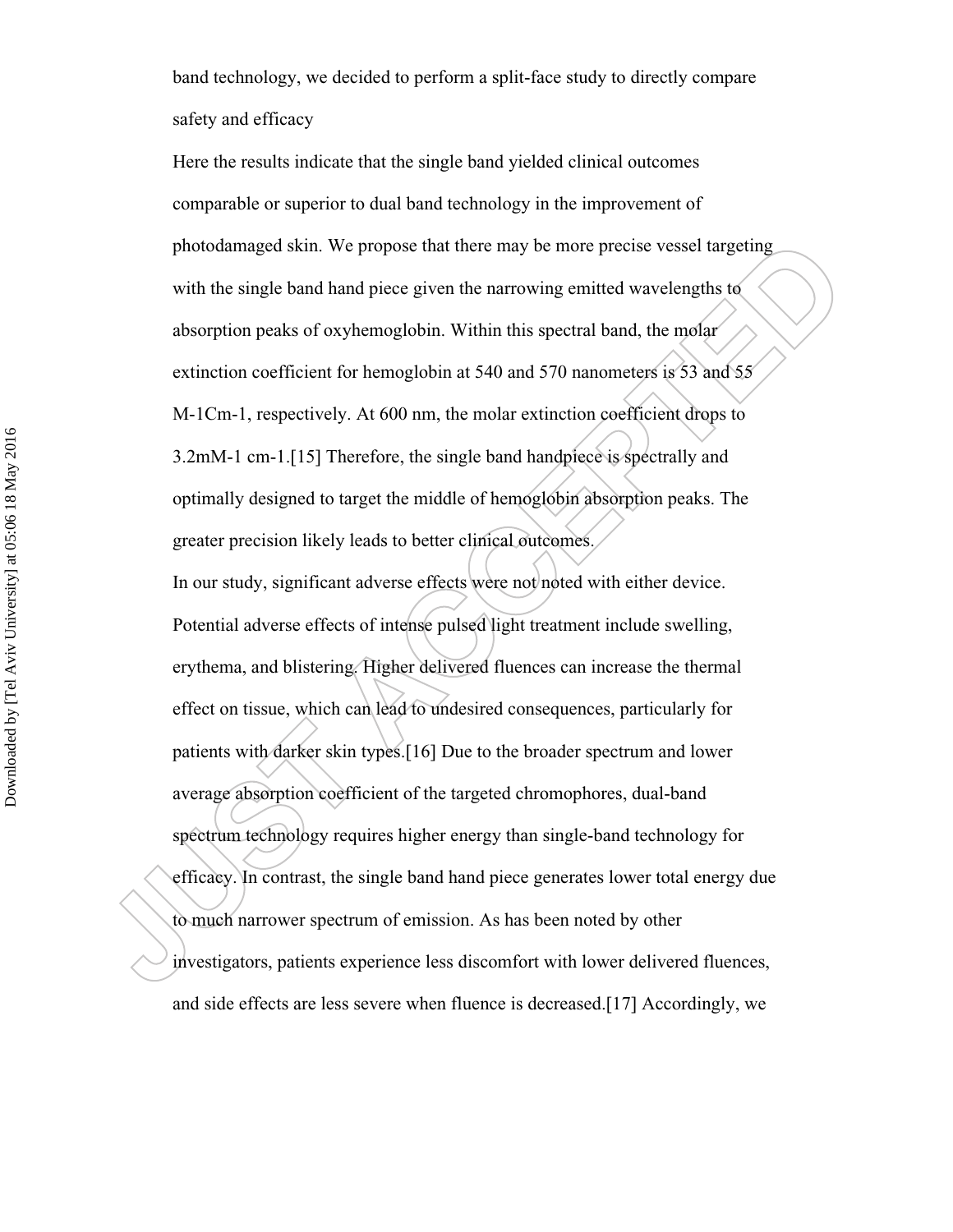postulate that single band hand piece may confer a potential safety advantage for patients.

#### Conclusion

In this study, both devices were safe and effective in the treatment of

photodamaged facial skin. Intense pulsed light treatment with a single band hand

piece yielded results comparable or superior to dual band technology.

#### References

- 1. Anderson, R.R. and J.A. Parrish, Selective photothermolysis: precise microsurgery by selective absorption of pulsed radiation. Science, 1983. 220(4596): p. 524-7.
- 2. Goldberg, D.J., Current trends in intense pulsed light. J Clin Aesthet Dermatol, 2012. 5(6): p. 45-53.
- 3. Babilas, P., et al., *Intense pulsed light (IPL): a review*. Lasers Surg Med, 2010. 42(2): p. 93-104.
- 4. Ciocon, D.H., A. Boker, and D.J. Goldberg, Intense pulsed light: what works, what's new, what's next. Facial Plast Surg, 2009. 25(5): p. 290- 300.
- 5. Weiss, R.A., et al., Characterization of an optimized light source and comparison to pulsed dye laser for superficial and deep vessel clearance. Lasers in Surgery and Medicine, 2011. 43(2): p. 92-98.

6. Bjerring, P., K. Christiansen, and A. Troilius, Intense pulsed light source for treatment of facial telangiectasias. J Cosmet Laser Ther, 2001. 3(4): p. 169-73.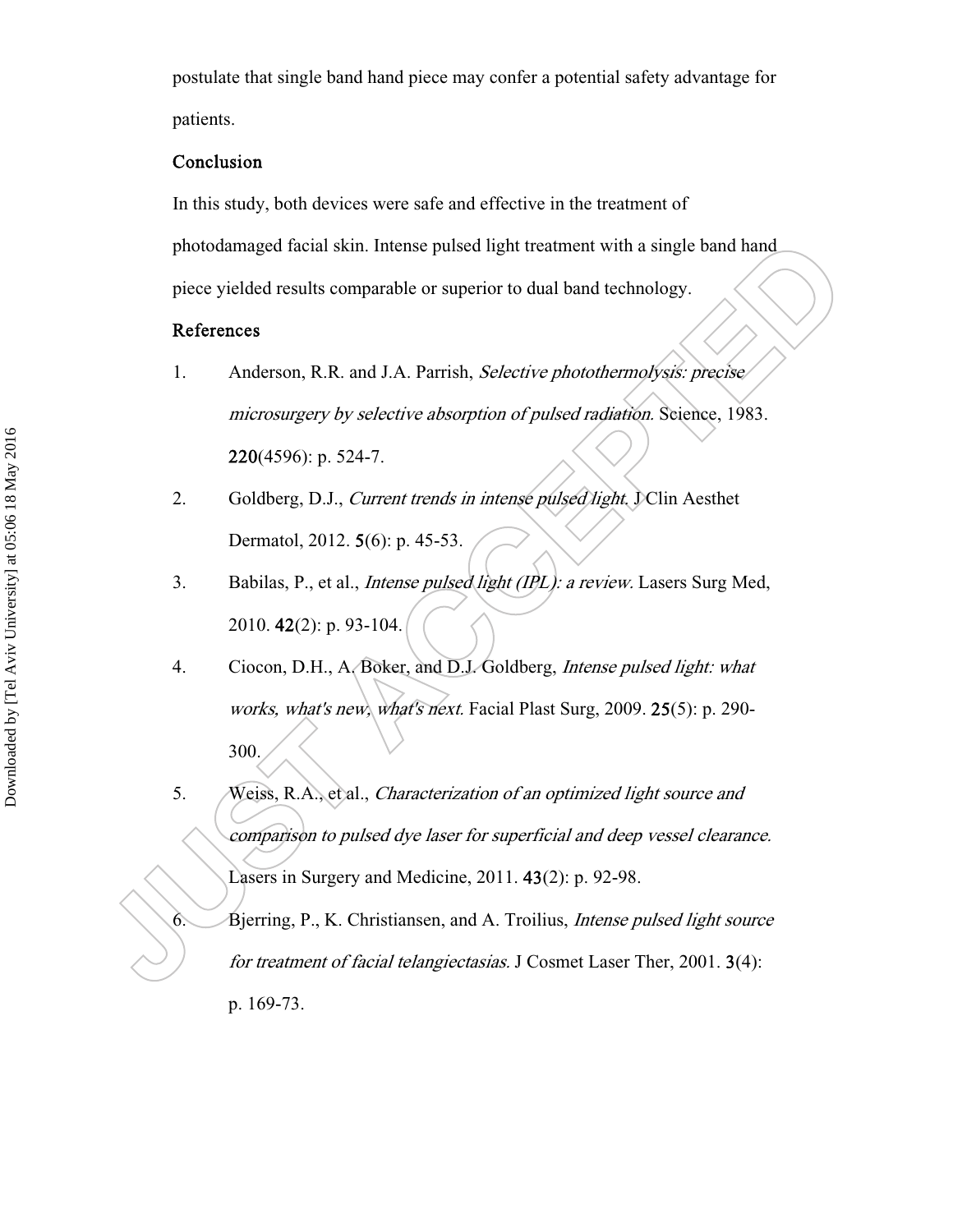- 7. Retamar, R.A., C. Chames, and G. Pellerano, Treatment of linear and spider telangiectasia with an intense pulsed light source. J Cosmet Dermatol, 2004. 3(4): p. 187-90.
- 8. Tanghetti, E.A., Split-face randomized treatment of facial telangiectasia comparing pulsed dye laser and an intense pulsed light handpiece. Lasers Surg Med, 2012. 44(2): p. 97-102.
- 9. Bjerring, P. and K. Christiansen, *Intense pulsed light source for treatment* of small melanocytic nevi and solar lentigines. J Cutan Laser Ther, 2000. 2(4): p. 177-81.
- 10. Goldberg, D.J. and K.B. Cutler, *Nonablative treatment of rhytids with* intense pulsed light. Lasers Surg Med, 2000. 26(2): p. 196-200.
- 11. Sadick, N.S., et al., Photorejuvenation with intense pulsed light: results of a multi-center study. J Drugs Dermatol, 2004. 3(1): p. 41-9.
- 12. Bitter, P.H., Noninvasive rejuvenation of photodamaged skin using serial, full-face intense pulsed light treatments. Dermatol Surg, 2000. 26(9): p. 835-42; discussion 843.
- 13. Weiss, R.A., M.A. Weiss, and K.L. Beasley, Rejuvenation of photoaged skin: 5 years results with intense pulsed light of the face, neck, and chest. Dermatol Surg, 2002. 28(12): p. 1115-9.
- 14. Goldberg, D.J., New collagen formation after dermal remodeling with an intense pulsed light source. J Cutan Laser Ther,  $2000$ .  $2(2)$ : p. 59-61.
- 15. Zonios, G., J. Bykowski, and N. Kollias, Skin melanin, hemoglobin, and light scattering properties can be quantitatively assessed in vivo using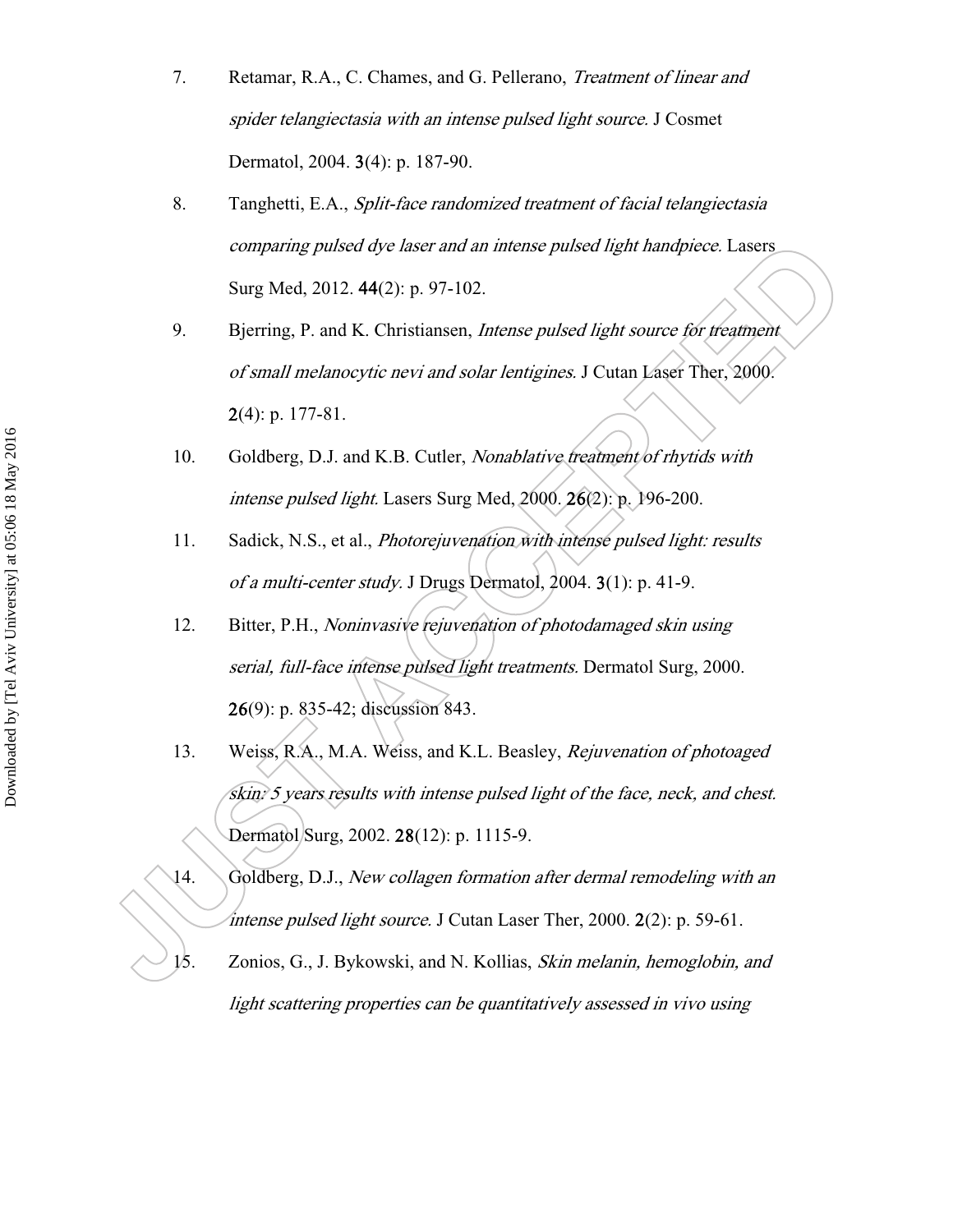diffuse reflectance spectroscopy. J Invest Dermatol, 2001. 117(6): p. 1452-7.

- 16. Belenky, I., C. Tagger, and A. Bingham, Intense Pulsed Light Pulse Configuration Manipulation Can Resolve the Classic Conflict Between Safety and Efficacy. J Drugs Dermatol, 2015. 14(11): p. 1255-60.
- 17. Kligman, D.E. and Y. Zhen, Intense pulsed light treatment of photoaged facial skin. Dermatol Surg, 2004. 30(8): p. 1085-90.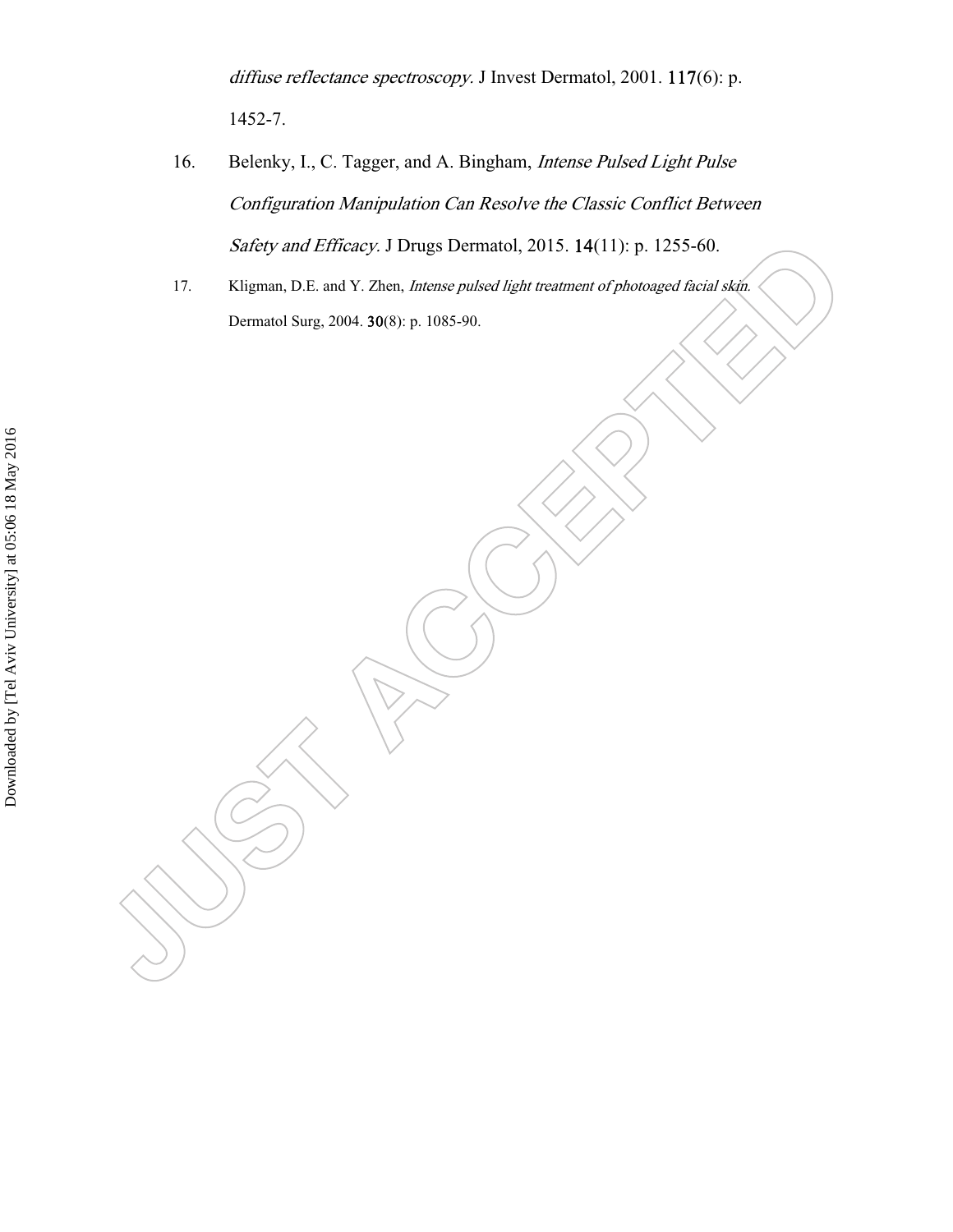# Figure Legends



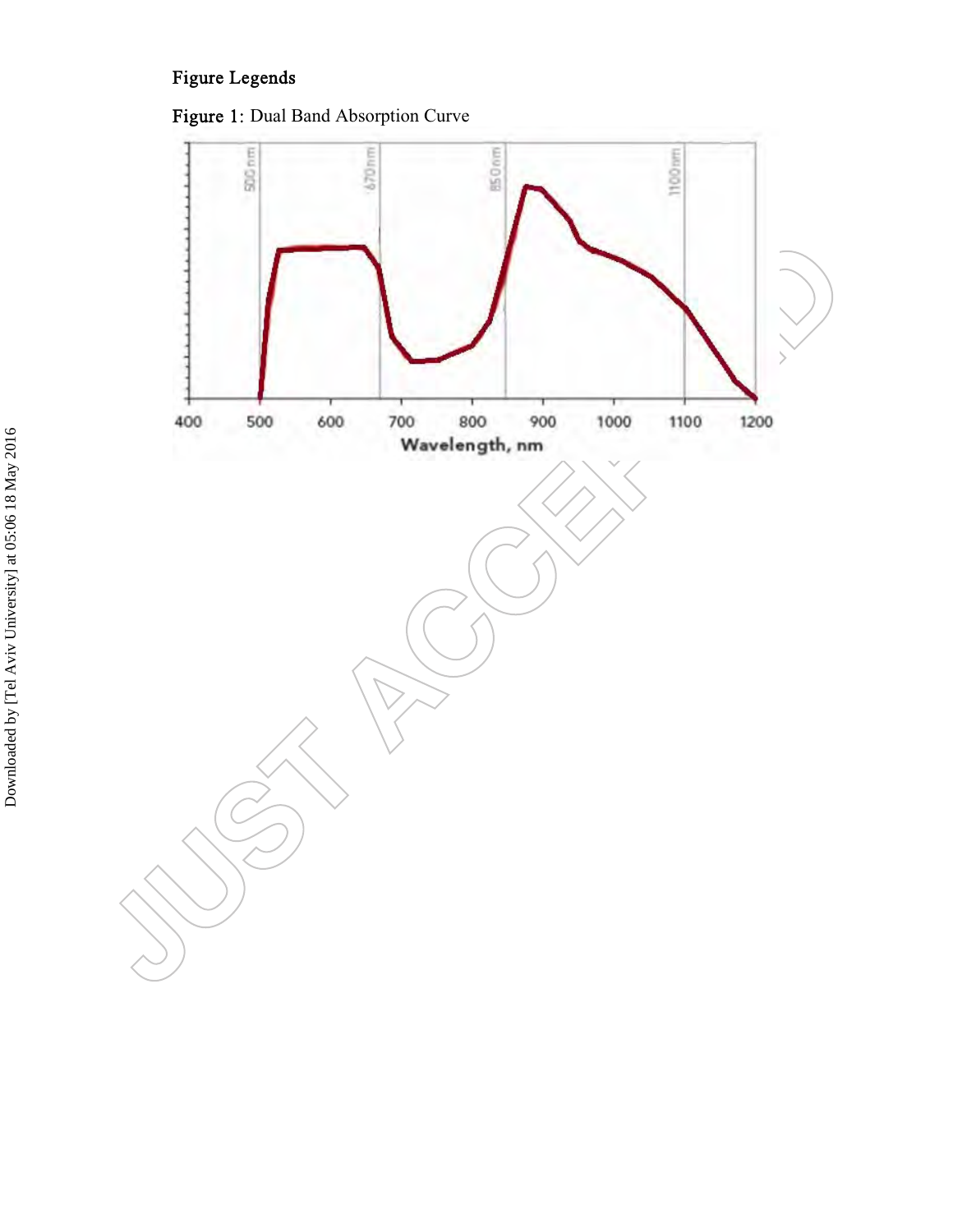Figure 2: 500-600 nm wavelength is narrow band target 542 and 577 nm absorption peaks of hemoglobin

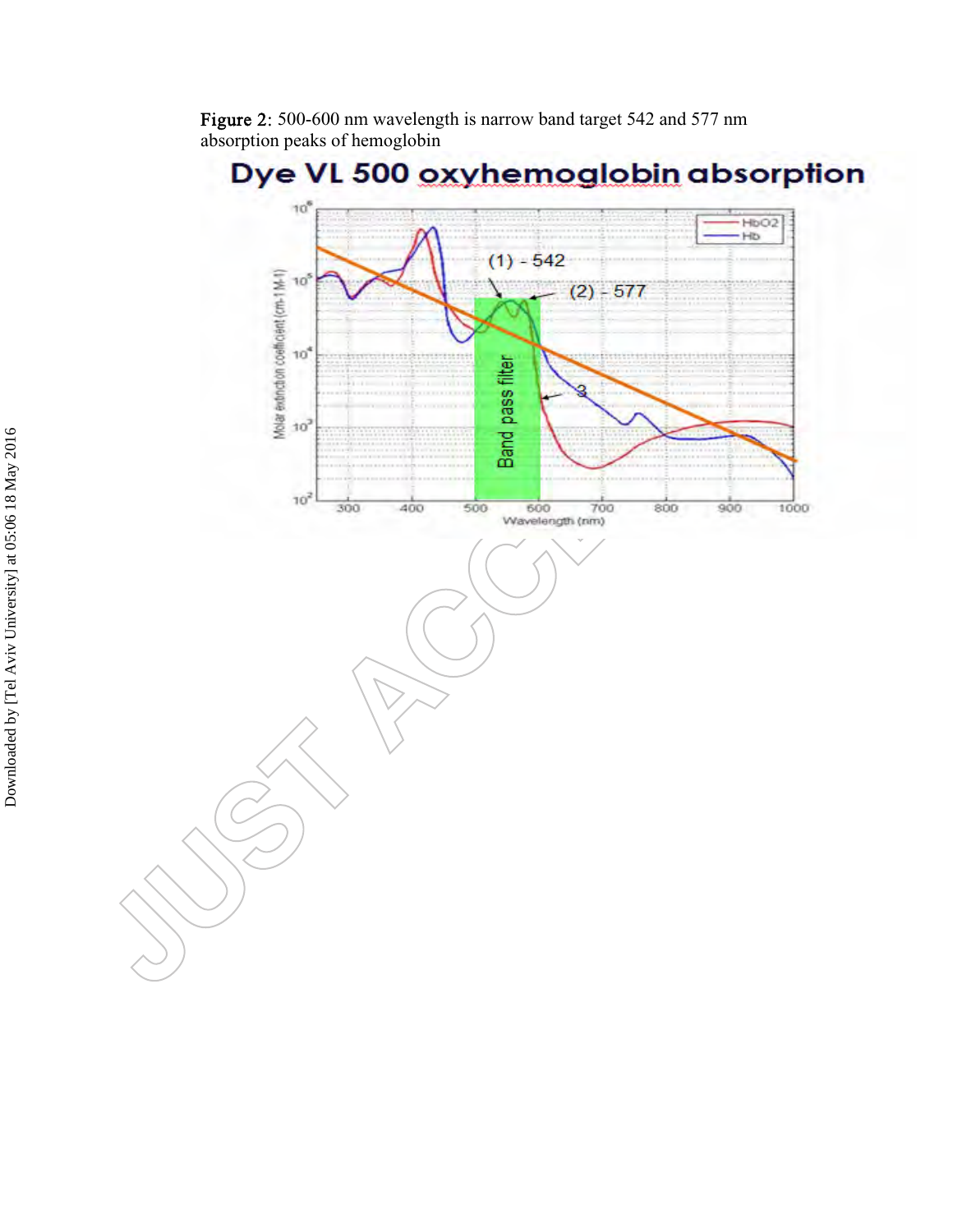Figure 3: Distribution of Scores for Pigment-component of Photodamage following treatment Narrow Band IPL (Left) versus Dual Band IPL (Right)



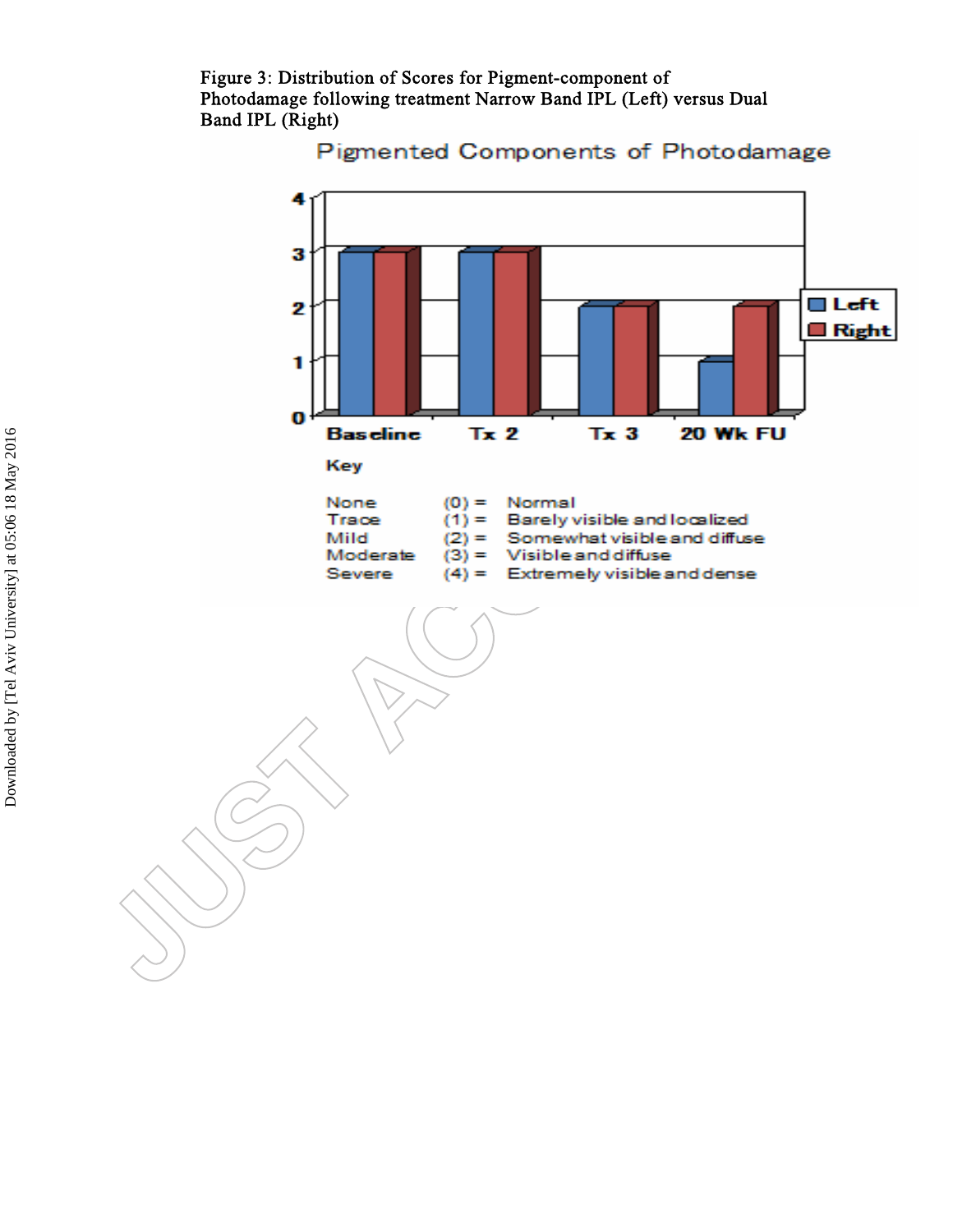Figure 4: Distribution of Scores for Telangectasia-component of Photodamage following treatment Narrow Band IPL (Left) versus Dual Band IPL (Right)



Telengiectasias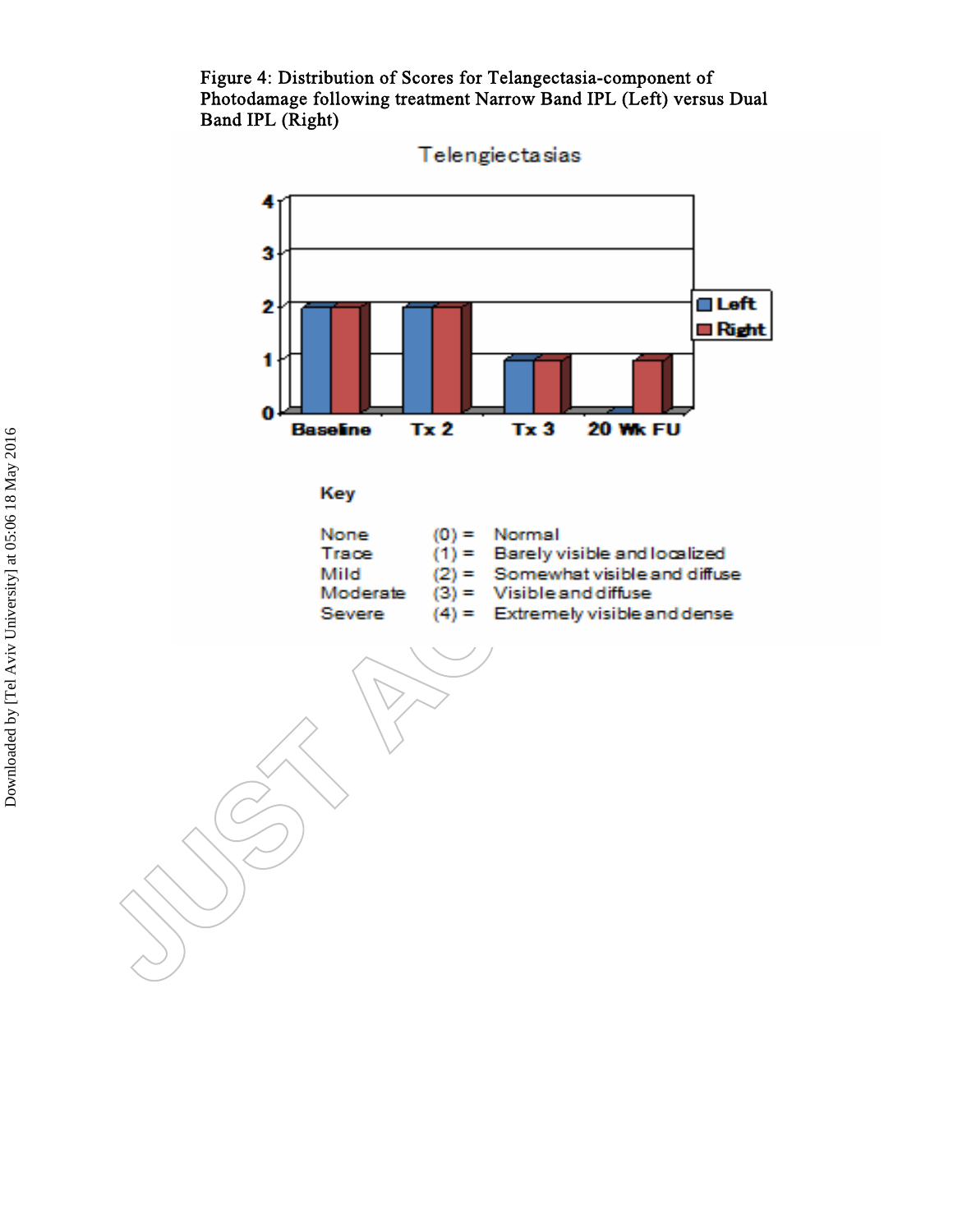Figure 5: Distribution of Scores for Skin texture-component of Photodamage following treatment Narrow Band IPL (Left) versus Dual Band IPL (Right)



**Skin Texture**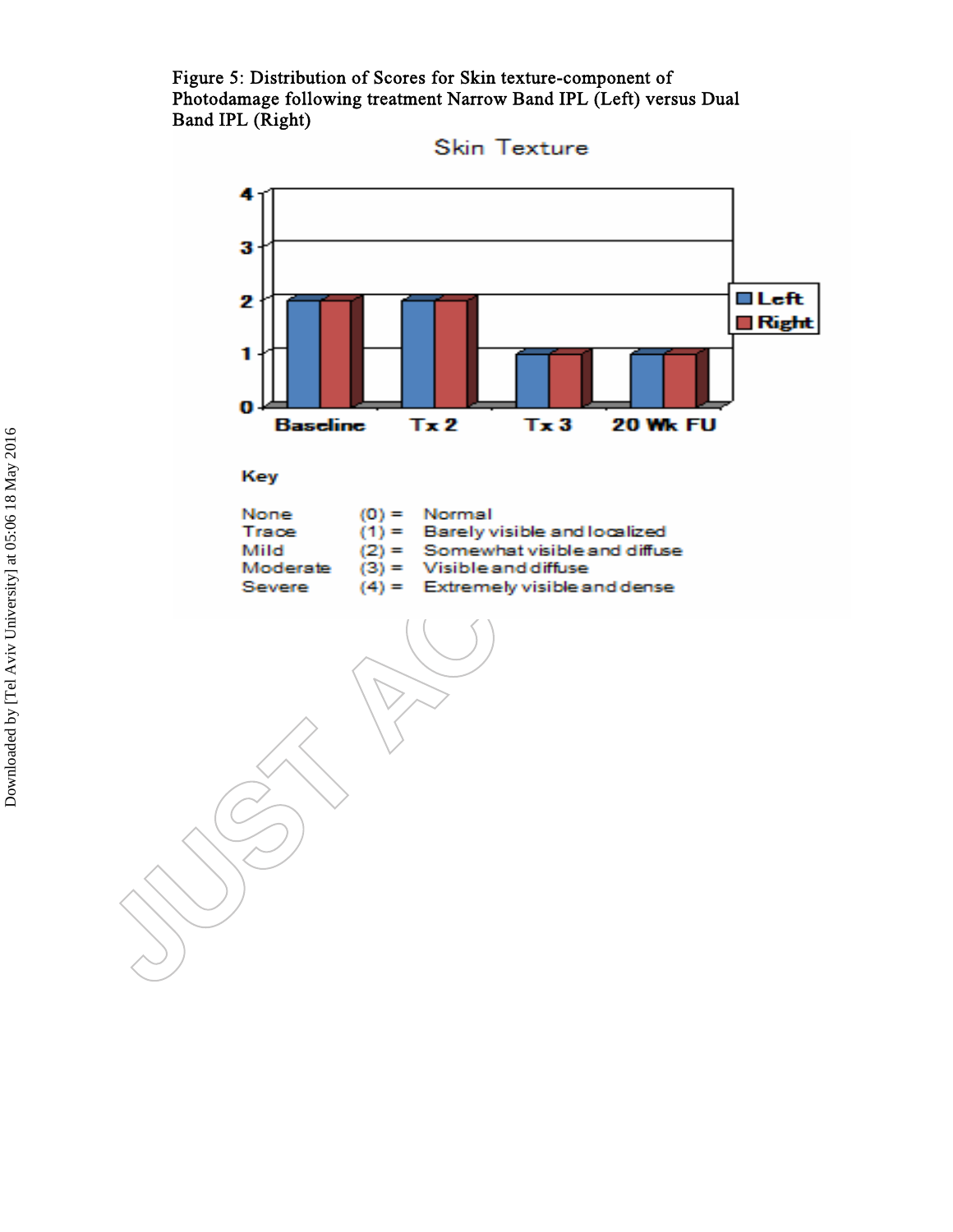# Clinical Photographs



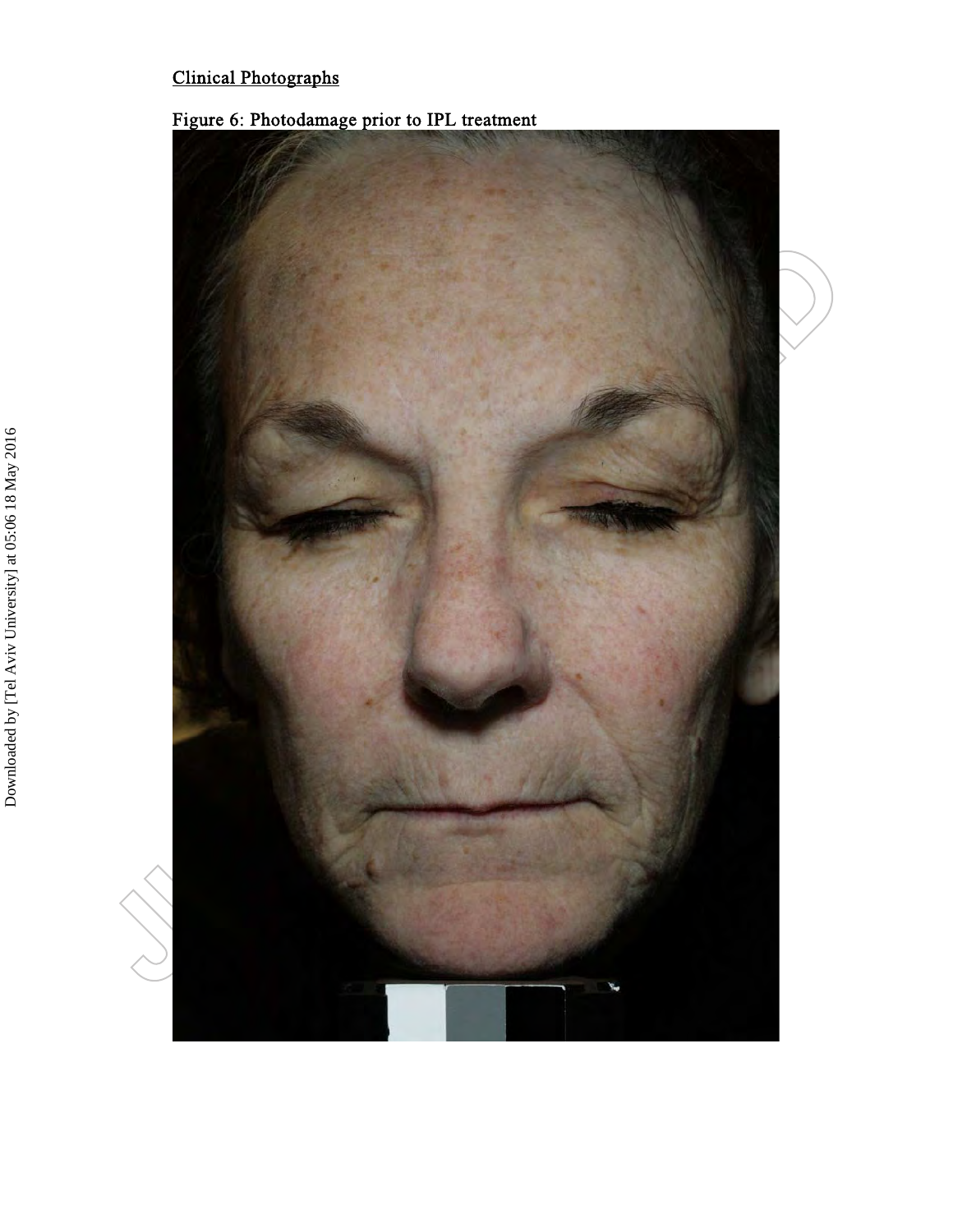Figure 7: Note improvement in texture on both sides of face.

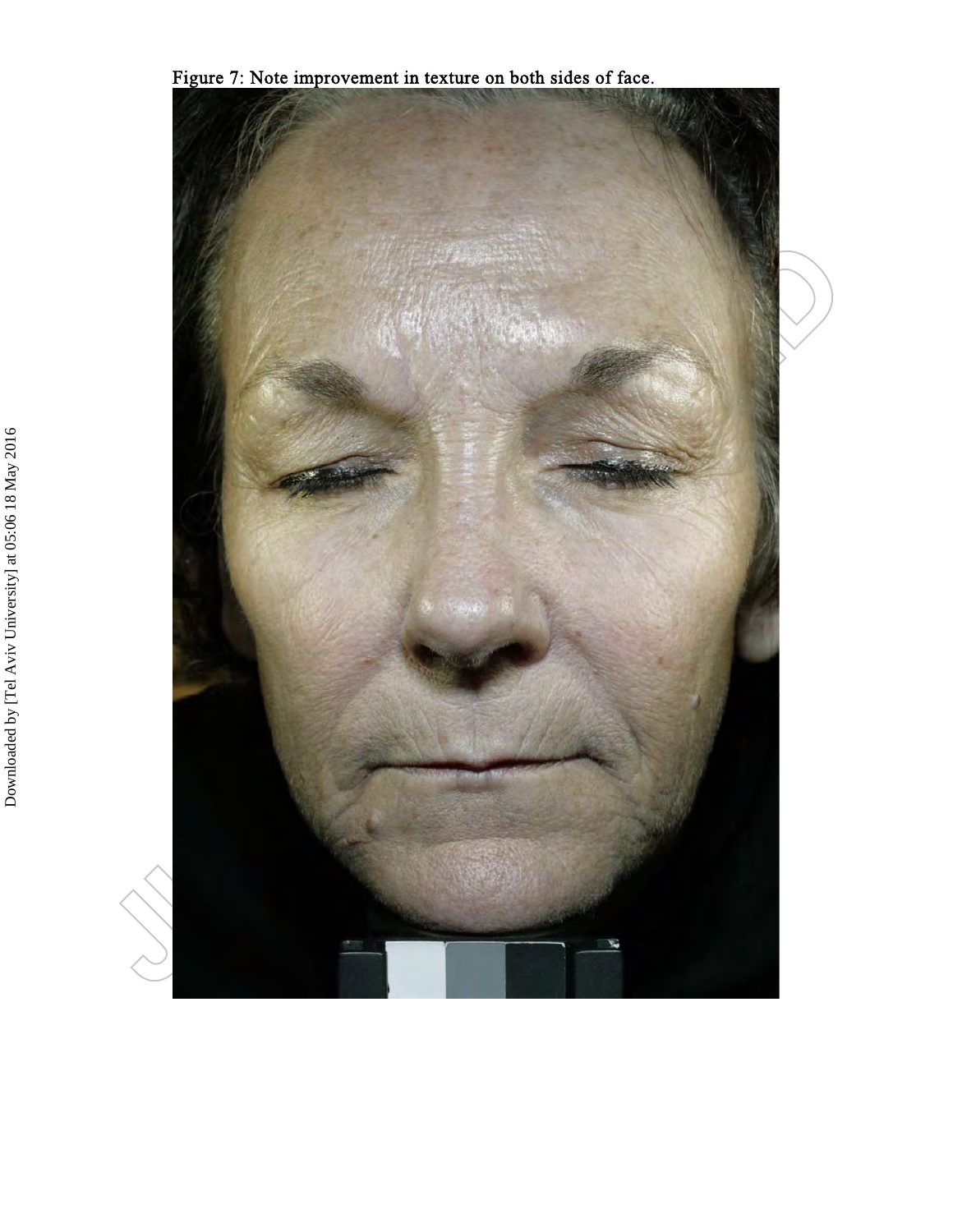## Table Legends Table 1: Single Band and Dual Band IPL Handpiece Specifications

|                       | Narrow Band IPL       | Dual Band IPL         |  |
|-----------------------|-----------------------|-----------------------|--|
|                       | Specifications        | Specifications        |  |
| Spot size             | $3 \text{ cm}^2$      | $10$ mm x $15$ mm     |  |
| <b>Spectral Range</b> | 500-600 nm            | 570-600 nm & 870-1200 |  |
|                       |                       | nm                    |  |
| <b>Pulse Duration</b> | 10, 12, 15 ms         | 5 to 100 ms           |  |
| Fluence               | 1 to 13 J/cm2         | 5 to 85 J/Cm2         |  |
| Sapphire Tip Temp     | Room temperature to 5 | Room temperature to 5 |  |
|                       | degrees Celsius       | degrees Celsius       |  |